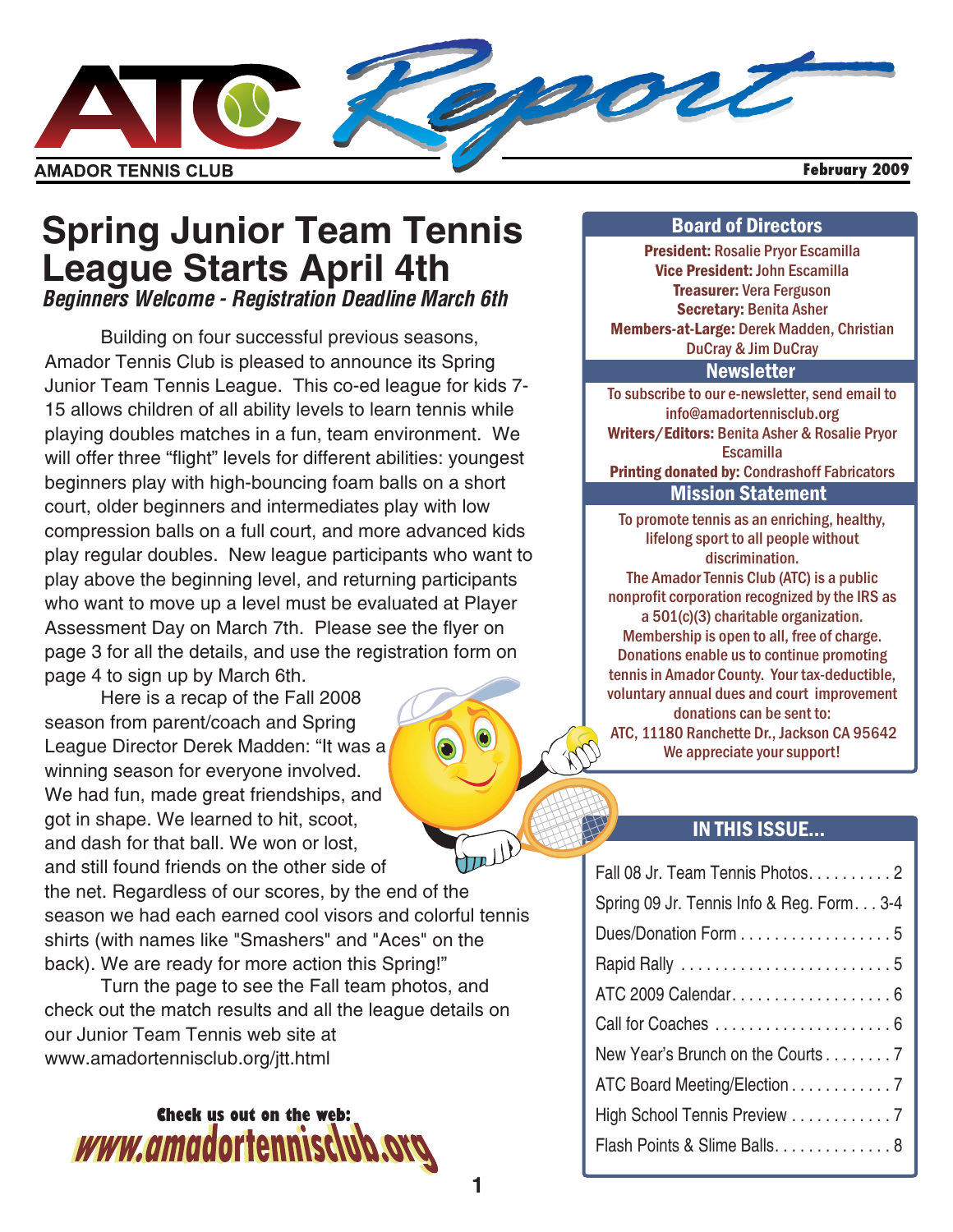# **<sup>F</sup>al<sup>l</sup> <sup>2</sup>00<sup>8</sup> Junior Tea<sup>m</sup> Tenni<sup>s</sup> <sup>P</sup>hoto<sup>s</sup>**













**S**

**N**

**E**

**T**

**N**

**U**

**T**

**S**



See the team photos in color online at www.amadortennisclub.org/jtt.html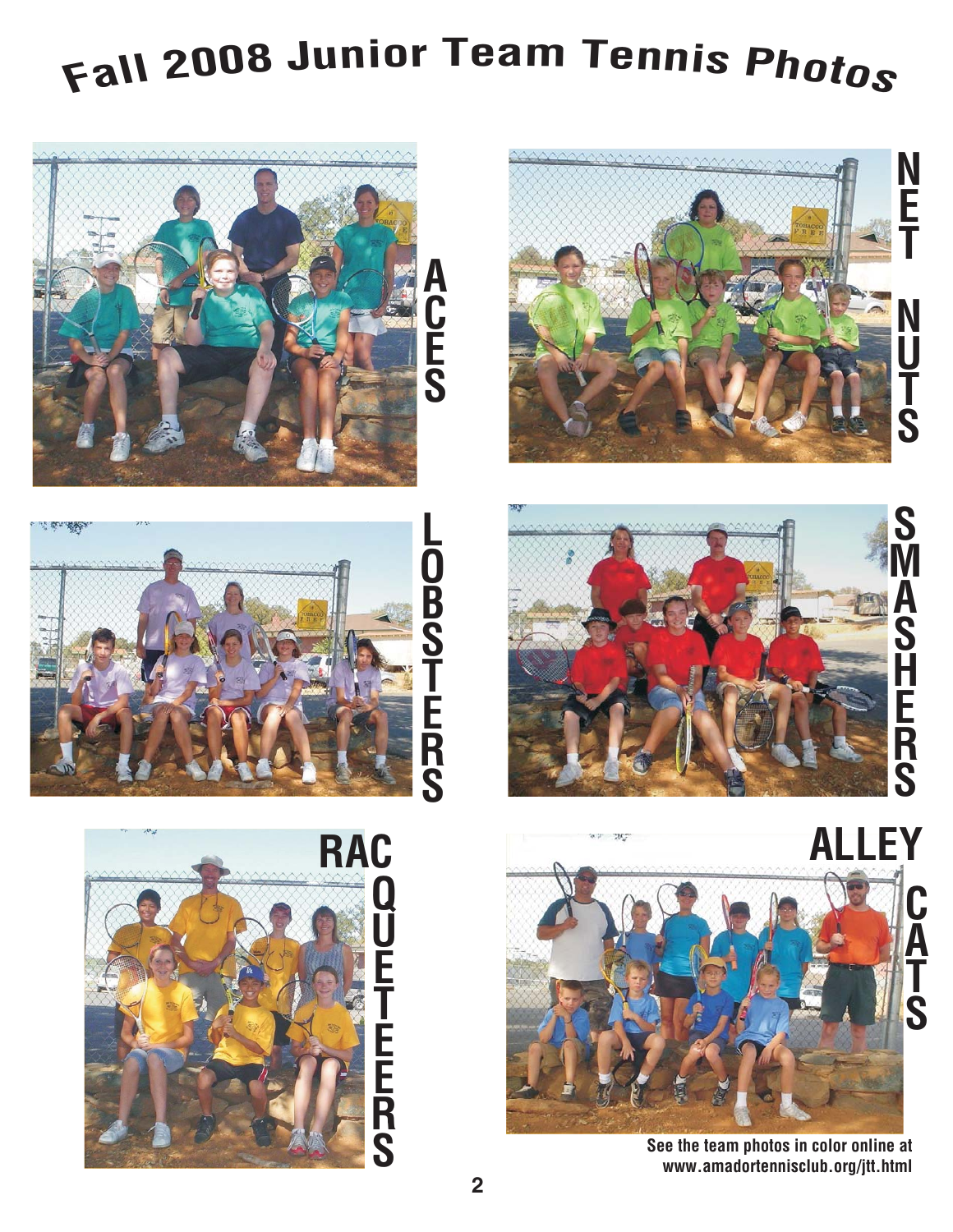## **JUNIOR TEAM TENNIS Beginners Welcome!**<br>NHAT abel and the composition of the components of the components of the components of the components of the components of the components of the components of the components of the components of the components of the components

**Who says you have to play a contact sport to build character? Join us for Junior Team Tennis from the USTA. Boys and girls compete on teams, learning tennis by playing the game and having fun with friends. No tennis experience is necessary to participate!**



**Children new to the league who want to play above beginner level, and returning players who want to move up a** level <u>must be evaluated</u> at **ASSESSMENT DAY March 7th at 9am at Argonaut High School**

Learn tennis with your friends & play against other local teams. No experience is necessary!

#### **WHEN**

6-week season runs April 4 - May 16 (no match April 11) Each team will have one practice per week after school & one match each Saturday at 4pm. Practices start week of March 23.

#### **WHO**

Boys and Girls Ages 7-15

#### **WHERE**

Practices locations will be announced. Matches will be played at Argonaut High School Tennis Courts in Jackson.

#### **HOW MUCH**

Fee is \$65\* for one child \$40 for second child (max \$110 per household) Fee includes t-shirt, awards, Jr. USTA membership & end-of-season party on May 16th. \*No child will be denied participation if unable to pay. Contact ATC for information on grant assistance.

# EARLY BIRD SPECIAL!<br>one FREE youth tennis racquet to the first 30 new participants to register!\*

\*each participant needs his/her own youth racquet (contact us for info)



Thursday Feb. 19 3pm-5pm and Saturday Feb. 21 11am-1pm at Play It Again Sports (Hwy 49 in Jackson) OR mail in the registration form on reverse by March 6th

For more information contact:

Amador Tennis Club, 11180 Ranchette Dr. Jackson CA 95642 www.amadortennisclub.org ● 575-6292 ● email: info@amadortennisclub.org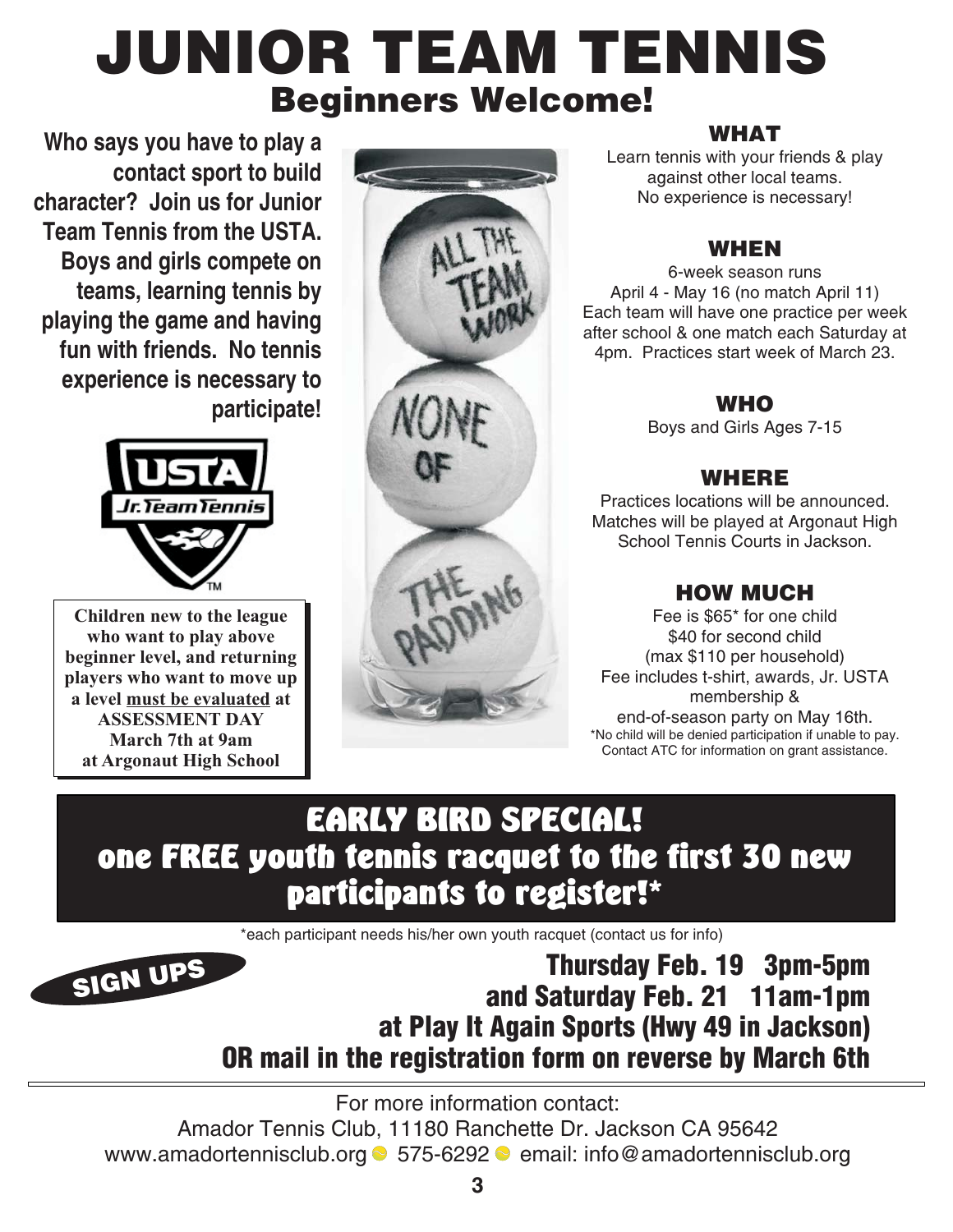#### **JuniorTeamTennis League Player Registration Form - SPRING 09**

| <b>Participant Information</b>                                                                                                                                                                                                       |  |  |                 |
|--------------------------------------------------------------------------------------------------------------------------------------------------------------------------------------------------------------------------------------|--|--|-----------------|
|                                                                                                                                                                                                                                      |  |  |                 |
| Mailing Address: 1988 and 2008 and 2008 and 2008 and 2008 and 2008 and 2008 and 2008 and 2008 and 2008 and 200                                                                                                                       |  |  |                 |
| $City:$ $Zip:$                                                                                                                                                                                                                       |  |  | lusta           |
| Phone: Gender: Gender: Containing the Birth Date: Containing the Gender:                                                                                                                                                             |  |  | Jr. Team Tenni: |
| T-Shirt Size (circle): Youth M L Adult S M L                                                                                                                                                                                         |  |  |                 |
|                                                                                                                                                                                                                                      |  |  |                 |
| <b>Parent/Guardian Information</b>                                                                                                                                                                                                   |  |  |                 |
|                                                                                                                                                                                                                                      |  |  |                 |
|                                                                                                                                                                                                                                      |  |  |                 |
| City: <u>City: Zip: Zip:</u>                                                                                                                                                                                                         |  |  |                 |
| Phone: Cell Phone: Email: Email:                                                                                                                                                                                                     |  |  |                 |
|                                                                                                                                                                                                                                      |  |  |                 |
| Are you interested in volunteering? No tennis experience is necessary – training will be provided by the league.                                                                                                                     |  |  |                 |
| (Circle all that apply) Coach Help at Practice After-match snacks Uniforms/Awards End-of-season Party/Photos                                                                                                                         |  |  |                 |
| Other (please explain): the contract of the contract of the contract of the contract of the contract of the contract of the contract of the contract of the contract of the contract of the contract of the contract of the co       |  |  |                 |
| Medical Information and the contraction of the contraction of the contraction of the contraction of the contraction                                                                                                                  |  |  |                 |
| Family Physician's Name: <u>Contained a Secret of Phone</u> Phone: <b>Contained a Phone</b> Phone:                                                                                                                                   |  |  |                 |
| Health Plan and Policy Number:<br><u> Lealth Plan and Policy Number:</u>                                                                                                                                                             |  |  |                 |
| Special Medical Notes: <u>Communications of the second contract of the second contract of the second contract of the second contract of the second contract of the second contract of the second contract of the second contract</u> |  |  |                 |
| <b>Previous Tennis Experience</b>                                                                                                                                                                                                    |  |  |                 |
| Has played Jr. Team Tennis before? Y N What level? Beginner Intermediate Advanced Has Racquet: Y N                                                                                                                                   |  |  |                 |
| (Returning players who want to move up to a higher flight level, or new players who want to play above beginner level MUST be evaluated on March 7th)                                                                                |  |  |                 |

#### **Release of Liability and Coach/Player/Parent Code of Ethics**

I hereby pledge to show good sportsmanship by demonstrating positive support for all players, parents, coaches and officials at all times.

I, my child, friends and guests will demonstrate respect toward others. We will place the emotional well-being of others ahead of our own desire to win. We will be aware of all Amador Tennis Club and USTA Junior Team Tennis rules and regulations and will adhere to them at all times.

I understand that this is a "timed" sporting event and that my child may not receive the exact playing time in every game.

I understand that participation in athletic programs may result in serious injury and that it is impossible to totally eliminate such occurrences. Players, parents and guardians can reduce the risk of injury by obeying all safety rules, follow a proper conditioning program and wearing proper attire.

I absolve and hold harmless the United States Tennis Association (USTA) and the Amador Tennis Club (ATC), its employees, officers or agents from any liability that may result from the participation of the above named minor in my legal custody in the above activity. I also give my permission for his/her participation in the above activity, and for any necessary medical treatment. I understand that the USTA and ATC have no obligation to supervise my child(ren) at the close of the above activity, and I release the USTA and ATC, its officers, employees and agents from any liability resulting from any lack of supervision of my child(ren) at the close of the above activity. I understand that those involved in the above activity may be photographed and such photography may be used to publicize future programs and activities.

**Parent or Guardian Signature \_\_\_\_\_\_\_\_\_\_\_\_\_\_\_\_\_\_\_\_\_\_\_\_\_\_\_\_\_\_\_\_\_\_\_\_\_\_\_\_\_\_\_\_\_ Date:\_\_\_\_\_\_\_\_\_\_\_\_\_\_\_\_\_\_\_\_\_\_\_\_\_\_**

Participant Signature

Return form and payment by March 6th to: Amador Tennis Club, 11180 Ranchette Dr., Jackson CA 95642 Questions? Call 575-6292 or email info@amadortennisclub.org

**For ATC Use Only:** Payment Type - Check # Lash Amount: Late Received

**4**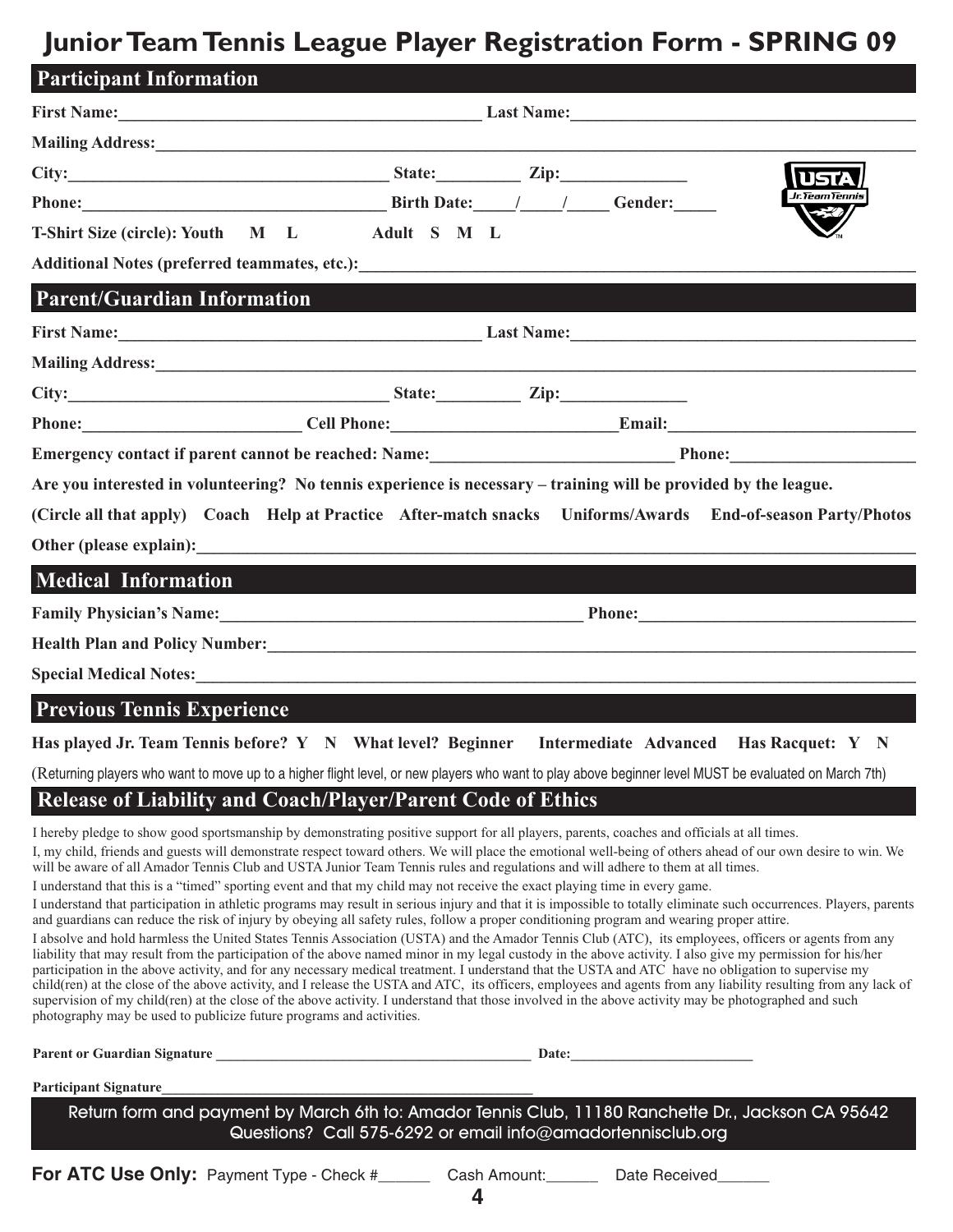#### **MarkYour Calendars for**

*Kids can win a FREE trip to Nationals!*



**This FREE** achieve a maximum number of hits above the net line. **local competition will be held May 9th at 1pm at Detert Park in** This year, the Amador Tennis Club will once again host USTA's Rapid Rally Tennis competition. As part of the Junior Olympic Skills competition, this event offers children a chance to advance to regional and national competitions by serving a low compression ball against a backboard, then continuing to rally for 30 seconds to



**Jackson.** It is one of dozens of Junior Olympic Skills events across the country involving some 1.5 million 8-13 year olds in four different sports. Our local tennis youth have had great results in Rapid Rally,

dominating the regional competitions in Sacramento for the past several



Last year's local Rapid Rally champs show off their ribbons!

years. And in 2006, Jackson fourth-grader Sarah Daly earned an all-expenses paid trip to the US Olympic Training Center in Colorado, where she earned a silver medal in the national Rapid Rally competition. So kids, start practicing! For complete rules and more info, see

www.amadortennisclub.org/rapidrally.html

#### 8 8 8 8 8 8 8 8 8 8 8 8 8 8 8 8 8 8 8

#### **This Could Be Your Last Newsletter...**



ATC is converting to the digital age! All future newsletters will go out via email only. However, our email list is incomplete. If you have not

already been receiving periodic emails from ATC, and

would like to, please send us an email at

info@amadortennisclub.org. Include your full name and email address in the body of the email. This will allow us to stay in touch more frequently with tennis news! Remember that you can always check on the latest events and download registration forms on our web site

#### at: **www.amadortennisclub.org**

| <b>Annual Dues Now Due!</b><br>Your tax-deductible contributions allow ATC, an<br>all-volunteer organization, to continue growing<br>tennis in Amador County and to pursue capital<br>improvement projects at our local tennis facilities.<br>Any amount you can afford to donate<br>will be gladly accepted. Please designate the<br>amount of your donation below and how you<br>would like your donation applied: |  |  |  |
|----------------------------------------------------------------------------------------------------------------------------------------------------------------------------------------------------------------------------------------------------------------------------------------------------------------------------------------------------------------------------------------------------------------------|--|--|--|
| Annual Dues: _____\$10 or other \$___________                                                                                                                                                                                                                                                                                                                                                                        |  |  |  |
| Court repairs/resurfacing: \$                                                                                                                                                                                                                                                                                                                                                                                        |  |  |  |
| Bathrooms/Water fountain: \$                                                                                                                                                                                                                                                                                                                                                                                         |  |  |  |
| Total Amount Enclosed: \$                                                                                                                                                                                                                                                                                                                                                                                            |  |  |  |
|                                                                                                                                                                                                                                                                                                                                                                                                                      |  |  |  |
| Mailing<br>Addr:                                                                                                                                                                                                                                                                                                                                                                                                     |  |  |  |
|                                                                                                                                                                                                                                                                                                                                                                                                                      |  |  |  |
|                                                                                                                                                                                                                                                                                                                                                                                                                      |  |  |  |
| Email:<br>(Your email address allows us to save money on<br>postage by sending tennis-related news electronically!)                                                                                                                                                                                                                                                                                                  |  |  |  |
| Please make checks payable to ATC and mail to<br>11180 Ranchette Dr. Jackson CA 95642.<br>$\epsilon$                                                                                                                                                                                                                                                                                                                 |  |  |  |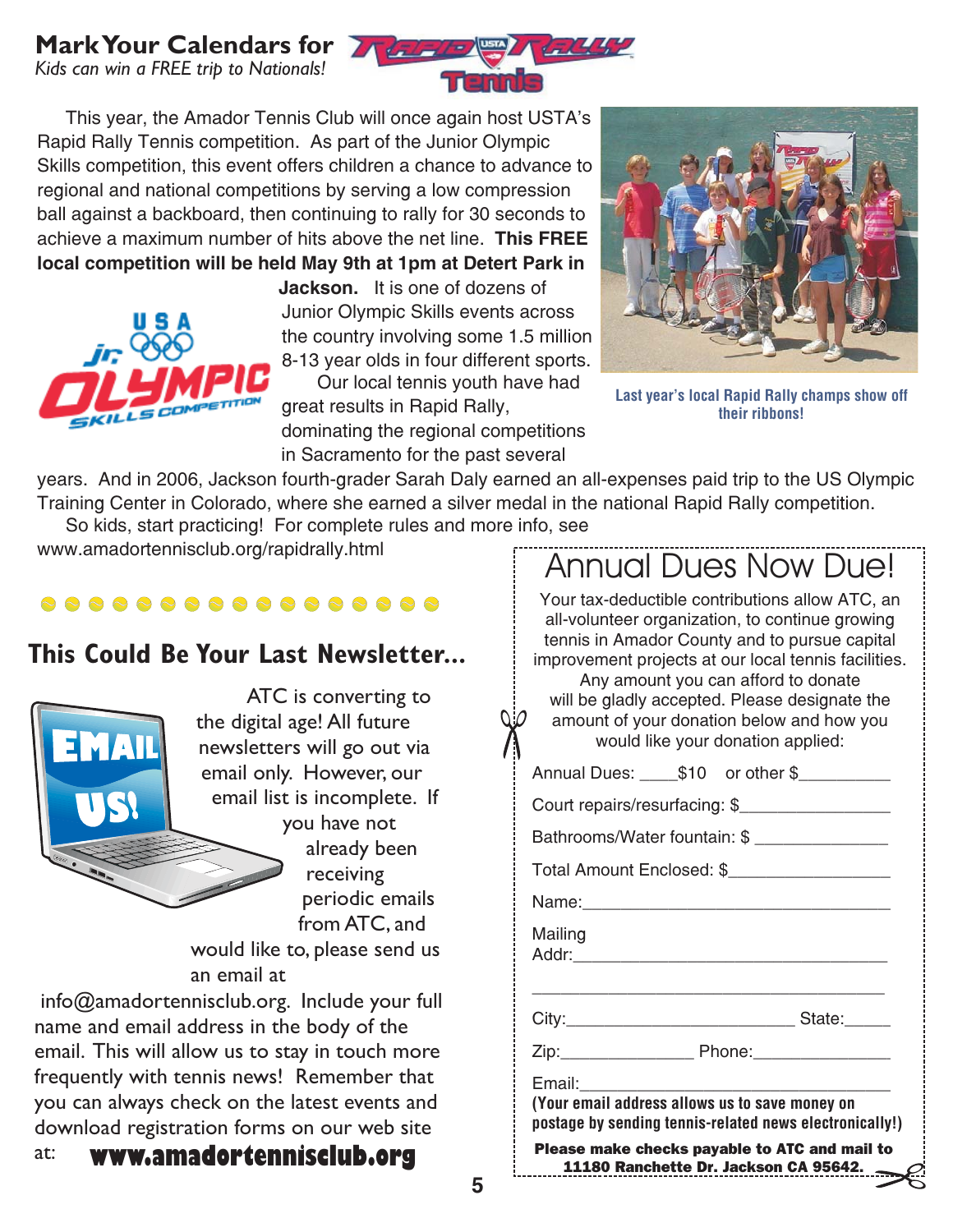#### **Jr.TeamTennis Coaches Needed** *NoTennis or Coaching Experience Required*

Not quite young enough to make the Junior Team Tennis cutoff, but still want to get in on the fun? We need enthusiastic volunteers to coach beginning teams – no tennis experience is necessary! We will train you in the latest USTA methods of "Quickstart Tennis". The commitment is just one practice per week for one hour, plus one team match per week on Saturdays.

Coach training will be held on March 14th 9am-12pm at Argonaut and will include info on how to run practices and encourage your team. We welcome high school team players, retirees, parents and others who want to make a difference. If you are interested in helping out with the league, please call Derek at 575-6292.



to Jim DuCray's men's poker group for a generous contribution to Amador County Junior Tennis!!

# COURTS IN NEED OF TLC

You may have noticed the courts at Argonaut High are cracking and wearing thin in places.We have a couple of options for repairs, depending on how much funding support we can get from the community. Other improvements on our "wish list" include bathrooms and a water fountain at Argonaut. We may organize a volunteer this Spring. If you would like to be involved in a capital improvement fundraising effort, or are willing to donate time or money, please contact Rosalie at 304-0004. "Work Day" to do some general maintenance and cleanup work on the courts

### IN MEMORIUM...

We are sad to report the passing of Verlyn O'Neil, an ATC member and enthusiastic tennis player who recently lost a long battle with cancer. Donations can be made to Komen for the Cure (www.komen.org). You can read more about Verlyn at http://mokehill.com/node/verlyn-oneil

#### **ATC's 2009 Calendar at a Glance**

Here is just some of what we've got cooking for 2009. We welcome your suggestions & involvement. Call 304-0004 to donate your time to local tennis activities! (All events at Argonaut High courts in Jackson unless otherwise indicated.)



| <b>WHEN</b><br>3/6               | $\widetilde{\phantom{a}}$<br><b>WHAT</b><br>Registration Deadline for Jr. Team Tennis League |
|----------------------------------|----------------------------------------------------------------------------------------------|
| $3/7$ 9am                        | Jr. Team Tennis Evaluation                                                                   |
| $3/14$ 9am-12pm                  | Jr. Team Tennis Coach Training                                                               |
| 3/23<br>$4/4 - 5/16$             | Jr. Team Tennis practices start this week                                                    |
| Saturdays 4pm                    | Jr. Team Tennis matches (no match 4/11)                                                      |
| 5/9 1pm                          | Rapid Rally at Detert Park                                                                   |
| 5/16                             | Jr. Team Tennis End-of-Season Party (after matches)                                          |
| Summer (TBD)                     | Tennis Block Party - fun, food & games (everyone welcome)                                    |
| Summer (TBD)                     | Jr. Tournament                                                                               |
| 10/10                            | <b>Columbus Day Tournament</b>                                                               |
| Ongoing<br>Wed. & Fri.<br>5:30pm | Intermediate Drop-In Doubles (partner helpful, but not<br>mandatory)                         |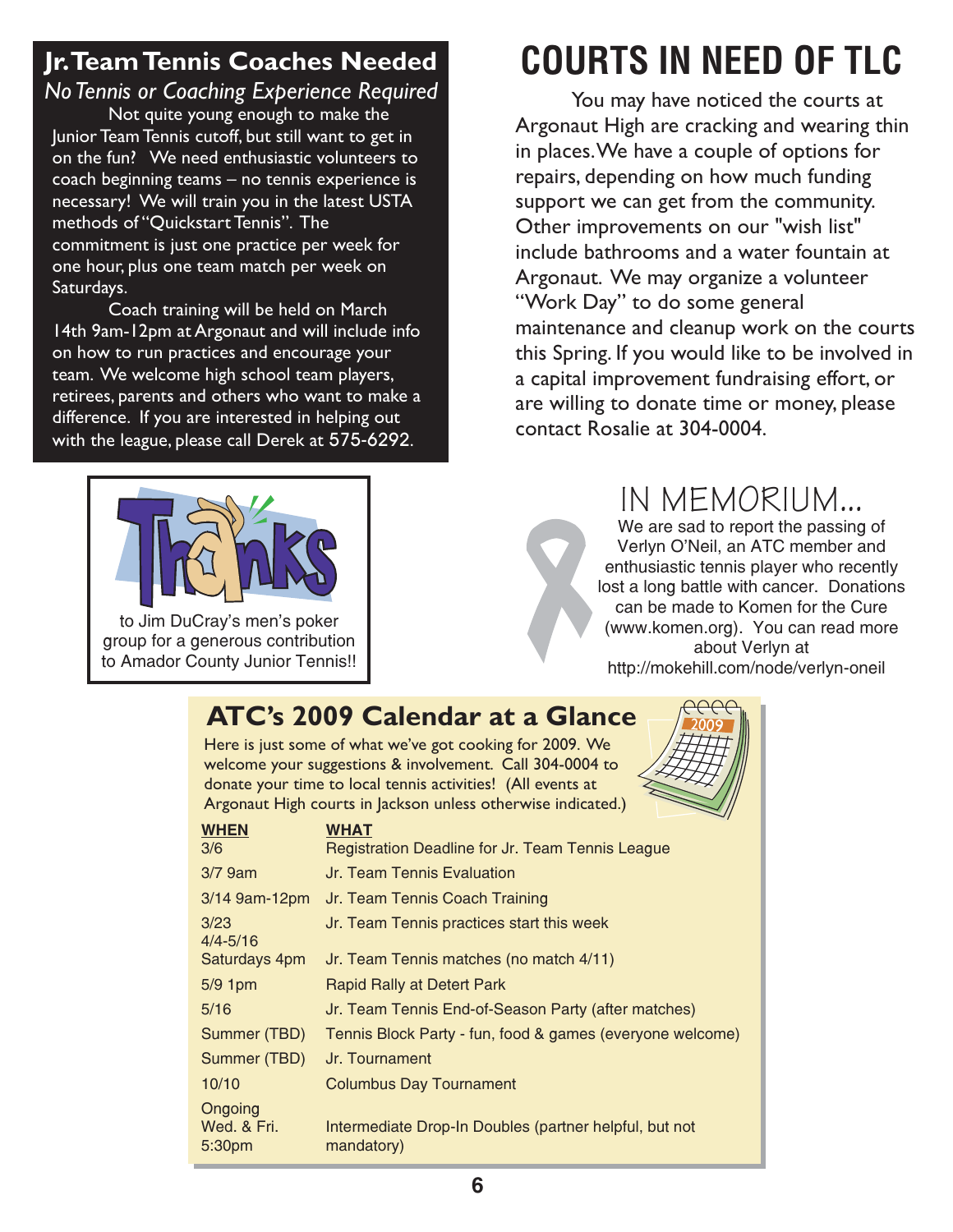#### **New Year's Brunch on the Courts**

With our recent beautiful weather, it is hard to remember that 8 out of 10 days at the start of the new year found us locked in cold, damp fog here in Jackson. Nevertheless, the turn-out for our 4th annual New Year's Day Brunch on the Courts was better than ever. OK, so we never played tennis because the court surface was too wet. Correction: Kim, Dave R, Dave H, Dale and Leonard all headed up to Pioneer court where the sun was shining. But not until AFTER indulging in the fun, food and festive beverages at Argonaut.

Don't miss out on this great annual event next year. Mark your calendar now for January 1, 2010. Hint: It will fall on a holiday. Hope to see you there.



This month marks the start of the high school tennis season. Both Argonaut and Amador are fielding strong teams, with returning coaches Dave Harris and Chris Fuller respectively. Complete team schedules are available on highschoolsports.net, but mark your calendars for the two crosstown matchups: April 16th at Amador and May 5th at Argonaut (both matches start at 4pm). Come out and show your support for our local high school athletes!



**Brave & bundled ATC Players on New Year's Day (left to right):** Tall guys in back row: Mike Daly & Todd Sargent Middle-sized folks in middle row: Jerry Beeman, David Ferguson, Sandi Beeman, Sarah Daly, Linda Daly, Steve Doss, Steve Elias, Chris Witte, David Romero

Shorties in the front: Vera Ferguson, Sierra Madden, Erin Madden, Meghan Daly, John Escamilla, Derek Madden and Leonard Behind camera (not pictured): Rosalie Pryor Escamilla



### **ATC Board Plans '09 Schedule**

ATC hosted a board and general membership planning meeting in January to map out events and capital improvement projects for 2009. USTA staffers were on hand to answer questions and to provide generous equipment contributions for junior tennis. Complete meeting minutes are available at www.amadortennisclub.org (under Latest News).

#### **2009 ATC Board**

Rosalie Escamilla - President John Escamilla - Vice President Vera Ferguson - Treasurer Benita Asher - Secretary Derek Madden, Christian DuCray & Jim DuCray - Members-at-Large